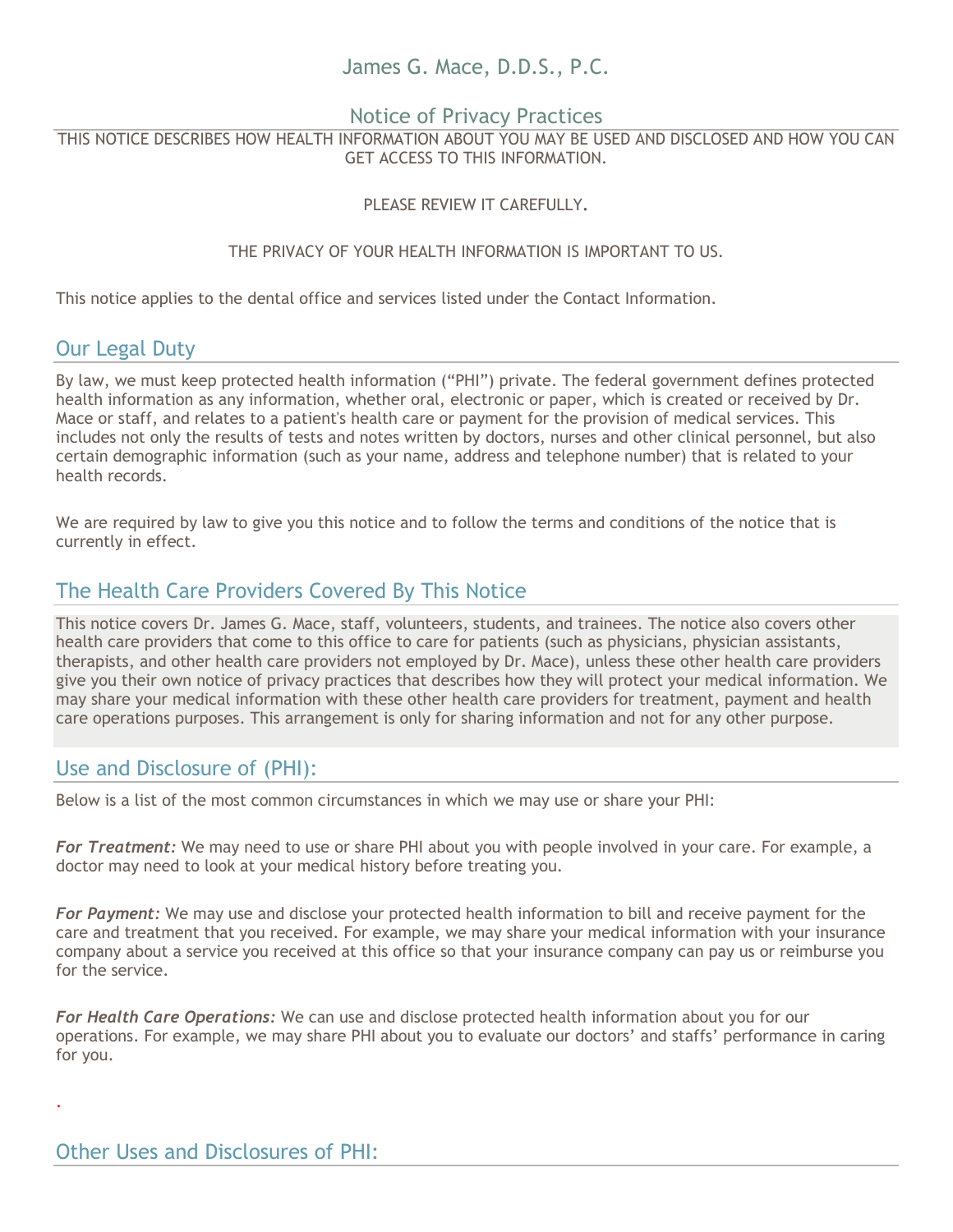We may also use or share PHI in the following circumstances:

When it is needed for public health activities; we are required or permitted by law to report the occurrence of communicable diseases.

When reporting information about victims of abuse, neglect or domestic violence;

When sharing information for the purpose of health oversight activities; we may share your PHI with the agency that oversees health care system programs, such as Medicare and Medicaid.

When sharing information for judicial and administrative proceedings; we may share your PHI in response to a legal order or other lawful process.

When sharing information for law enforcement purposes; we may share your PHI with the police or other law enforcement officials as required or permitted by law or in compliance with a court order or subpoena.

We may share PHI about deceased persons with medical examiners, coroners, and funeral directors;

When we believe in good faith that sharing PHI is necessary to avert a serious health or safety threat;

When sharing PHI is necessary to comply with workers' compensation laws or related purposes;

When required by state, federal or other law; we may use and share your PHI when required to do so by any other law not already referred to above.

#### Permissive Uses or Disclosures

We may use or share your PHI for any of the purposes described in this section unless you specifically request that we do not. Your written request must be submitted to our office.

We may contact you to remind you of an appointment.

We may contact you to tell you about or recommend possible treatment options or alternatives that may be of interest to you.

We may share PHI about you with a friend, family member, personal representative, or any individual you identify who is involved in your care. We can tell these individuals of your condition, treatment or services. We can also give this information to someone who will help or is helping to pay for your care.

### Uses and Disclosures Requiring Your Written Permission (Authorization)

**Use or Disclosure with Your Permission.** For any purpose other than the ones described in this notice, we may only use or share your PHI when you grant us written permission (authorization).

**Marketing.** We must obtain your written permission prior to using your PHI to send marketing materials. For example, we may not sell your PHI without your written authorization. We may, however, communicate with you about products or services related to your treatment, case management, care coordination, or alternative treatments, therapies, health care providers or care settings without your permission.

## Revoking Your Authorization

If you give us written permission (authorization) to use or share your protected health information, you can change your mind and take back your authorization at any time, as long as you do so in writing. If you revoke your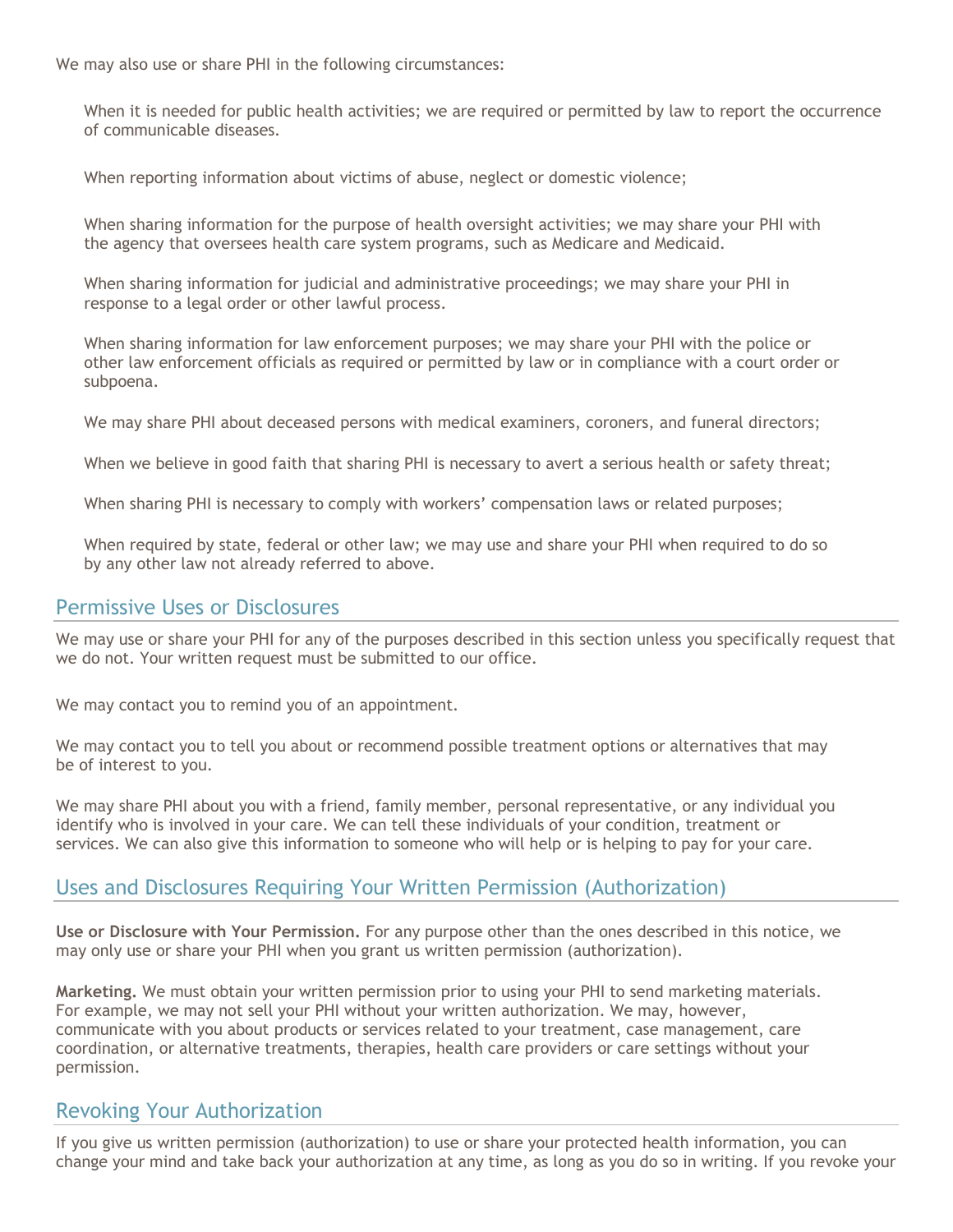authorization, we will no longer use or disclose the information, but we will not be able to take back any information that we have already shared.

## Patient Rights with Respect to PHI

**Right to Request Restrictions:** You have the right to request that we restrict use or disclosure of your PHI for treatment, payment, or health care operations. With one exception, we are not required to agree to your request. If you ask us not to share your information with your health plan we will not disclose your PHI to the health plan if you pay the full cost for your care in advance.

**Right to Request Confidential Communication:** You have the right to request PHI in a certain form or at a specific location. Your request must be in writing. For instance, you can request that we not contact you at work, and you can tell us how and/or where you want to receive information. We will accommodate reasonable requests. If your request for confidential communication is approved, we will honor your request until you tell us in writing that you revoke the request for the confidential communication.

**Right to Inspect and Copy Your Protected Health Information:** You have the right to review and/or ask for a copy of your PHI, including medical records, billing records and other records. Your request must be in writing**.** If you request copies of information, we may charge a fee for costs associated with your request, including the cost of copies, postage or other supplies. You also have a right to an electronic copy of your information. In rare circumstances we may deny access to your protected health information. If access is denied, you can request that the denial be reviewed. Dr. Mace will review your request and make a final decision as to whether the information should be released.

**Right to Request Amendment to Your Protected Health Information(PHI):** You have a right to request that your PHI be amended (changed) if you believe that it is incorrect or incomplete. Your request must be in writing**.** You must obtain the request form from our office, submit the completed form and provide the reason that you want the amendment.

We can deny your request if: (1) it is not in writing or it does not include a reason why the information should be changed; (2) the information you want to change was not created by us; (3) the information is not part of the medical record kept by us; (4) the information is not part of the information that you are permitted to inspect or copy; or (5) the information contained in the record is accurate and complete.

**Right to an Accounting of Disclosures:** You have the right to receive an accounting of disclosures of medical information that we have made, with some exceptions. Your request must be in writing and must state the time period for the requested information. We will not provide this information for a time period greater than six (6) years from the date of your request.

**Right to Receive a Copy of the Notice of Privacy Practices:** You have the right to a paper copy of this Notice and may print a copy from our website. If you want a paper copy of this Notice mailed to you or to exercise any of your rights outlined above, please send a written request to our office.

# Privacy Complaints

If you have any questions about the content of this Notice, if you believe that we have violated any of your privacy rights or did not follow the information contained in this Notice of Privacy Practices or if you have concerns about the privacy of your protected health information, please contact our office where you obtained health care services listed at the top of this Notice.

You may also file a complaint with the Office for Civil Rights ("OCR"). We will not retaliate against you for filing a complaint with us or with the OCR.

### Changes to This Notice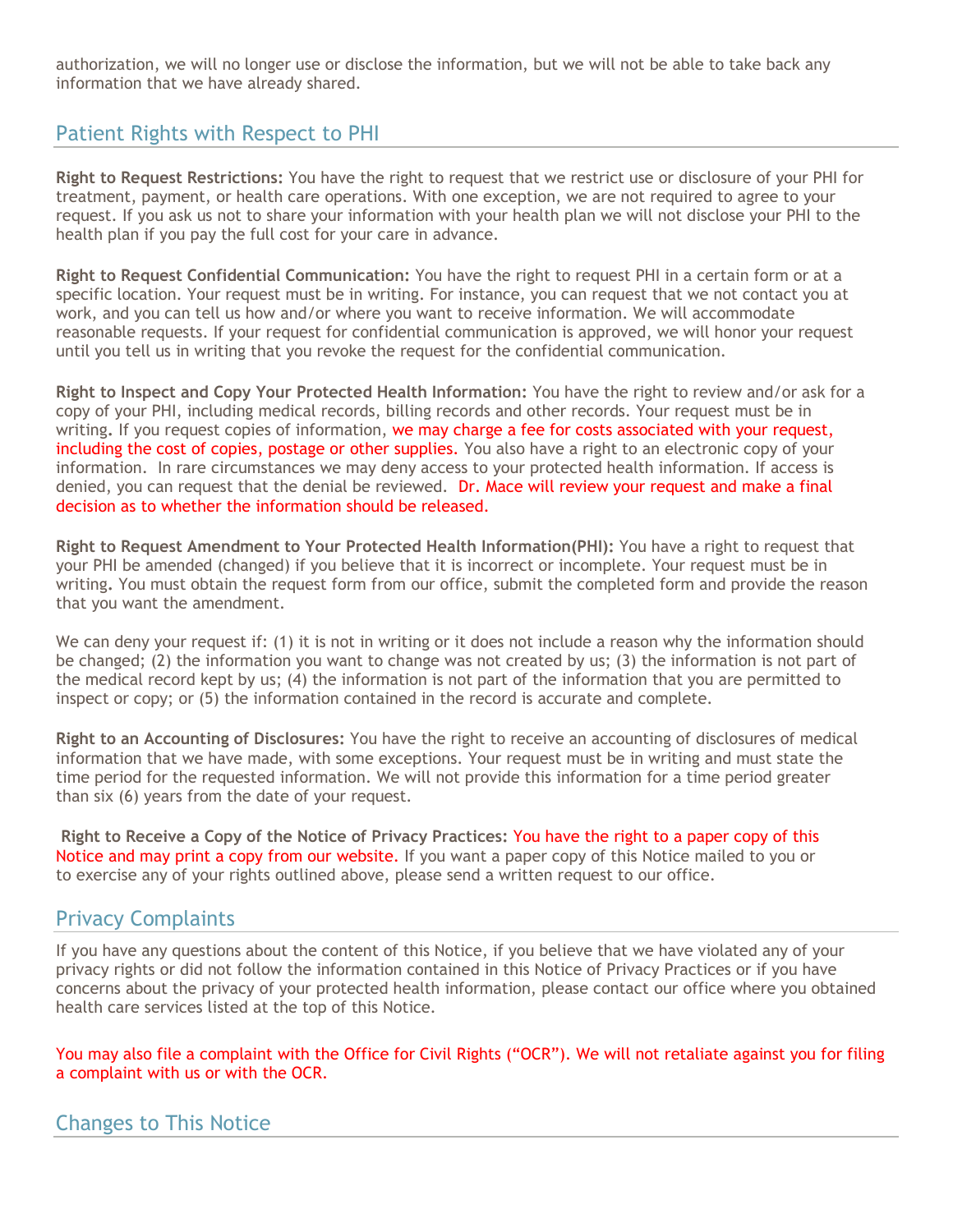We reserve the right to change or modify the information contained in this Notice at any time. If we change the Notice, we may make the new terms effective for all PHI that we maintain. Any changes that we make will comply with appropriate federal, state and other laws. We will make the most recent copy of this Notice available to our patients and post it in our office. You can also call or write our office to obtain the most recent version of this Notice at:

James G. Mace, D.D.S., P.C.

824 E. Sixth Street

Washington, MO 63090

636-239-7366

[patientcare@smilesbymace.com](mailto:patientcare@smilesbymace.com)

smilesbymace.com